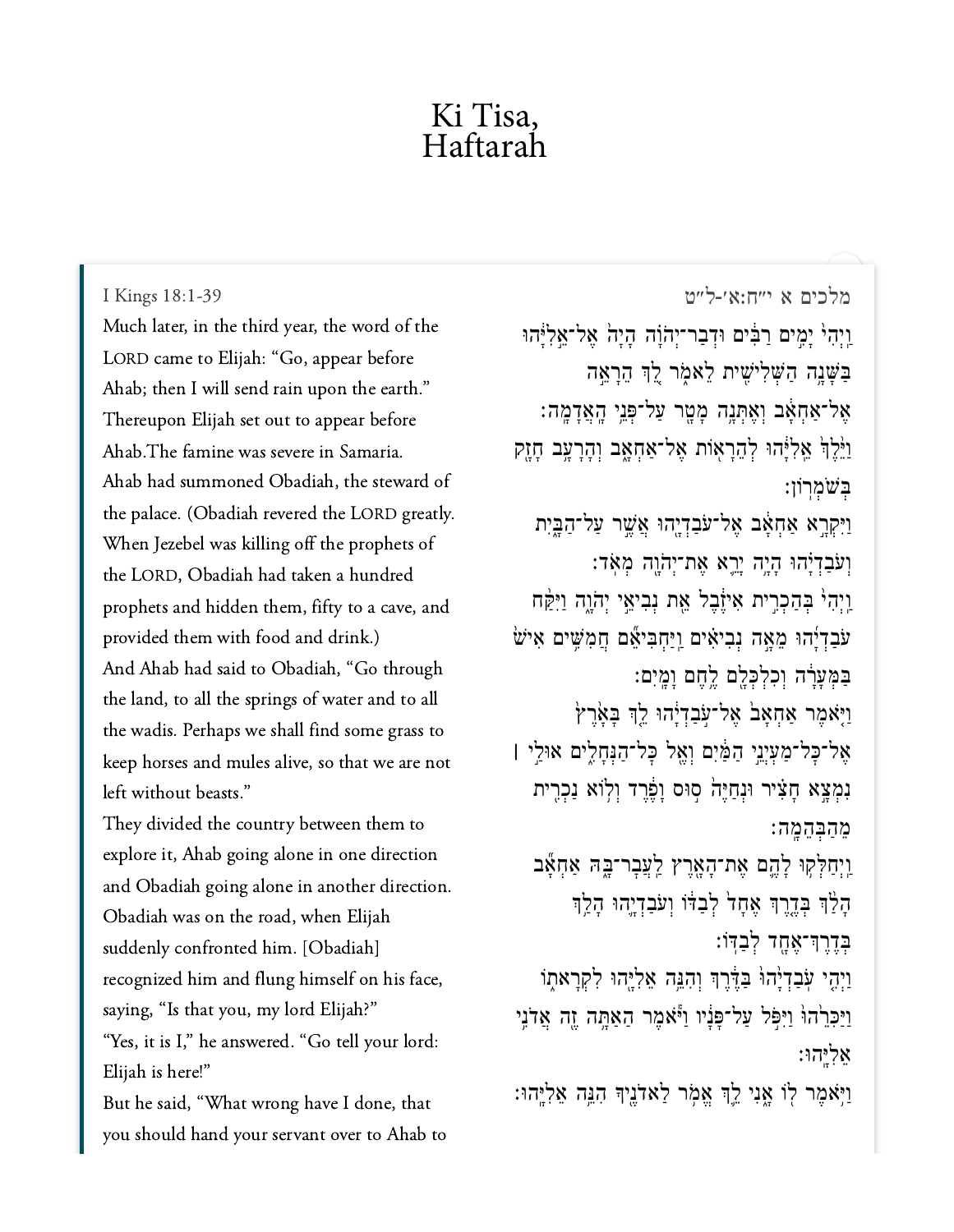## be killed?<br>

be killed?<br>As the LORD your God lives, there is no As the LORD your God lives, there is no<br>nation or kingdom to which my lord has not<br>sent to look for you; and when they said, 'He sent to look for you; and when they said, 'He<br>is not here,' he made that kingdom or nation is not here,' he made that kingdom<br>swear that you could not be found. swear that you could not be found. swear that you could not be found.<br>And now you say, 'Go tell your lord: Elijah is

here!'

here!'<br>When I leave you, the spirit of the LORD will<br>carry you off I don't know where; and when I carry you off I don't know where; and when I carry you off I don't know where; and when I<br>come and tell Ahab and he does not find you,<br>he will kill me. Yet your servant has revered the he will kill me. Yet you<br>LORD from my youth. LORD from my youth.

LORD from my youth.<br>My lord has surely been told what I did when<br>Jezebel was killing the prophets of the LORD, Jezebel was killing the prophets of the LORI<br>how I hid a hundred of the prophets of the how I hid a hundred of the prophets of the how I hid a hundred of the prophets of the<br>LORD, fifty men to a cave, and provided them<br>with food and drink. with food and drink.

with food and drink.<br>And now you say, 'Go tell your lord: Elijah is<br>here.' Whv, he will kill me!" here.' Why, he will kill me!"

here.' Why, he will kill me!"<br>Elijah replied, "As the LORD of Hosts lives,<br>whom I serve. I will appear before him this whom I set<br>very day." very day."

very day."<br>Obadiah went to find Ahab, and informed<br>him: and Ahab went to meet Eliiah. him; and Ahab went to meet Elijah.

him; and Ahab went to meet Elijah.<br>When Ahab caught sight of Elijah, Ahab said<br>to him, "Is that vou, vou troubler of Israel?" to him, "Is that you, you troubler of Israel!<br>He retorted, "It is not I who have brought He retorted, "It is not I who have brought<br>trouble on Israel, but you and your father's trouble on Israel, but you and your father's<br>House, by forsaking the commandments of thouse, by forsaking the commandment<br>the LORD and going after the Baalim. the LORD and going after the Baalim. the LORD and going after the Baalim.<br>Now summon all Israel to join me at Mount<br>Carmel, together with the four hundred and Carmel, together with the four hundred an<br>fifty prophets of Baal and the four hundred

ַוֹּ֖יאֶמר ֶ֣מה ָחָ֑טאִתי ִּֽכי־ַאָּ֞תה ֹנֵ֧תן ֶֽאת־ַעְבְּדָ֛ך ְּבַיד־ַאְחָ֖אב ַלֲהִמיֵֽתִני׃ ַ֣חי **׀** ְי ֹה ָ֣וֹהָ֣וה ֱאֹלֶ֗היָך ִאם־ֶיׁש־ּ֤גֹוי ּוַמְמָלָכ֙ה ֲ֠אֶׁ֠שר לֹא־שַׁלַּח אֲדֹנֵי שַׁם לְבַקֵּשְׁדְּ וְאָמְרִוּ אָיִן וְהִשְׁבִּיעֲ אֱת־הַמַּמְלָכָה וְאֶת־הַגּוֹי כֵּי לְא ִיְמָצֶֽאָּכה׃ וְעַתָּה אַתֵּה אֹמֵר לֵךְ אֱמְר לַאדֹנֶיךָ הָגֵּה ֵאִלָּֽיהּו׃ ְוָהָ֞יה ֲאִ֣ני **׀** ֵאֵ֣לְך ֵמִאָּ֗תְך ְו֨רּוַח ְי ֹה ָ֤וֹהָ֤וה ׀ ִֽיָּׂשֲאָ֙ך ַ֚על ֲאֶׁ֣שר ֹֽלא־ֵאָ֔דע ּוָ֨באִתי ְלַהִּ֧גיד ְלַאְחָ֛אב ְוֹ֥לא ַיְמְצָאָךְ וַהֲרָגְנִי וְעָבְדָּךְ יָרֵא אֶת־יְהֹוֵה מְּנִעְרֵי׃ הלֹא־הגד לאדֹניׁ את אַשר־עַשיתי בַּהרֹג ִאיֶ֔זֶבל ֵ֖את ְנִביֵ֣אי ְי ֹה ָ֑וֹהָ֑וה ָוַאְחִּב֩א ִמְּנִביֵ֨אי ְיֹהָ֜וה מאה איש חמשים חמשים איש במערה ָוֲאַכְלְּכֵ֖לם ֶ֥לֶחם ָוָֽמִים׃ וַעַתְּהֹ אִתְּה אֹמֹר לִךְ אַמֹר לְאָדֹניִךְ הִנָּה  $\{0\}$  :אֵלִיּהוּ וַהֲרַגְנִי ַו<sup>ְ</sup>ּאֹמֵרׂ אֱלְיָּהוּ חֵי יְהֹוֵה צְבָאֹוֹת אֲשֵׁר עַמְדִתִּי ְלָפָ֑ניו ִּ֥כי ַהּ֖יֹום ֵאָרֶ֥אה ֵאָֽליו׃ וַיֵּלֵֽךְ עֹבַדְיָהוּ לְקָרֵאת אָחָאָב וַיַּגֵּד־לְוֹ וַיֵּלֵךְ ָאֲחָאָב לִקְרָאת אֱלִיְּהוּ ַוְיָהֵי כְּרְאִוֹת אָחָאָב אֶת־אֱלְיֵהוּ וַיִּאֹמֶר אָחָאָב ָאָלִיו הָאָתָּה זה עֹכר יִשׂראָל: ַוִּ $i$ יאָמֶר לְא עָבַׂרְתְּיֹ אֶת־יְשָׂרָאֵל כֵּי אָם־אַתֶּה ּוֵ֣בית ָאִ֑ביָך ַּבֲעׇזְבֶכ֙ם ֶאת־ִמְצֺ֣ות ְיֹהָ֔וה ַוֵּ֖תֶלְך  $\Omega$ אַחֲרֵי הַבְּעַלִים: וְעַתְּה שָׁלָ<sup>ׂ</sup>ח קִבְ֫ץ אֲלֵי אֶת־כַּל־יִשְׂרַאֱל אֱל־הַר ָהַכִּרְמל וָאת־נִביָאִי הַבַּעל אַרבּע מַאוֹת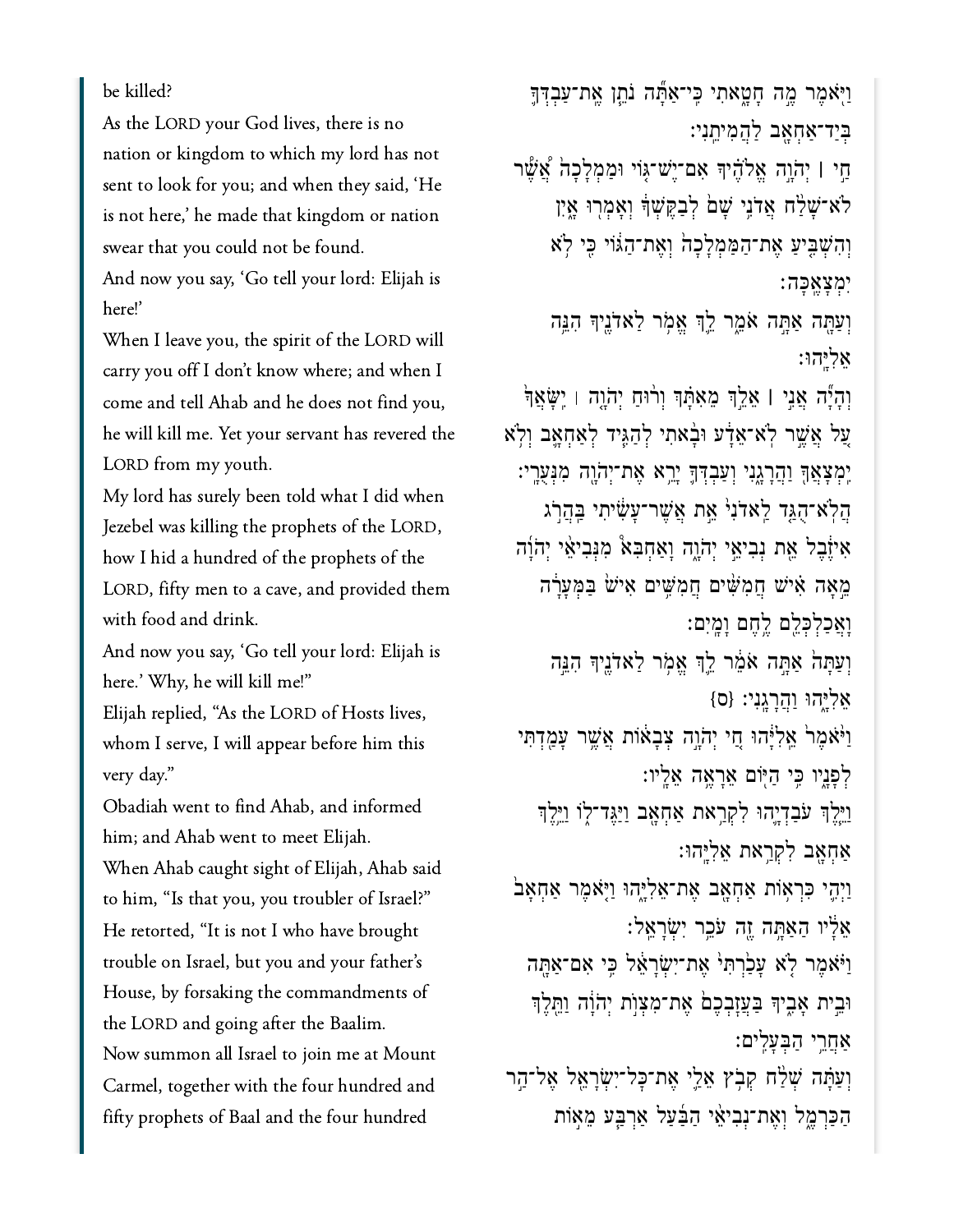e<br>13 prophets of Asherah, who eat at Jezebel's table." .<br>table."<br>Ahab sent orders to all the Israelites and

Ahab sent orders to all the Israelites and<br>gathered the prophets at Mount Carmel.<br>Elijah approached all the people and said, -<br>Elijah approached all the people and said,<br>"How long will you keep hopping between "How long will you keep hopping betweer<br>two opinions? If the LORD is God, follow two opinions? If the LORD is God, follow two opinions? If the LORD is God, follow<br>Him; and if Baal, follow him!" But the people<br>answered him not a word. answered him not a word.

answered him not a word.<br>Then Elijah said to the people, "I am the only<br>prophet of the LORD left, while the prophets prophet of the LORD left, while the pro<br>of Baal are four hundred and fifty men. of Baal are four hundred and fifty men. of Baal are four hundred and fifty men.<br>Let two young bulls be given to us. Let them<br>choose one bull, cut it up, and lay it on the choose one bull, cut it up, and lay it on the choose one bull, cut it up, and lay it on the<br>wood, but let them not apply fire; I will<br>prepare the other bull, and lay it on the wood, prepare the other bull,<br>and will not apply fire. and will not apply fire.

end will not apply fire.<br>You will then invoke your god by name, and I<br>will invoke the LORD by name; and let us will invoke the LORD by name; and let us will invoke the LORD by name; and let us<br>agree: the god who responds with fire, that one<br>is God." And all the people answered, "Very is God." And all the people answered, "Very good!"

good!"<br>Elijah said to the prophets of Baal, "Choose<br>one bull and prepare it first, for you are the one bull and prepare it first, for you are the<br>majority; invoke your god by name, but apply majority<br>no fire." no fire."

 took the bull that was given them; they prepared it, and invoked Baal by name from prepared it, and invoked Baal by name f<br>morning until noon, shouting, "O Baal, morning until noon, shouting, "O Baal, morning until noon, shouting, "O Baal,<br>answer us!" But there was no sound, and none<br>who responded: so they performed a hopping who responded; so they performed a hoppi<br>dance about the altar that had been set up. dance about the altar that had been set u<br>When noon came, Elijah mocked them, When noon came, Elijah mocked them, saying, "Shout louder! After all, he is a god.

ַוְחֲמִשִּׁים וּנִבִיאֵי הָאֲשֶרַה <sub>ָ</sub>אַרְבַּע מֵאֹות אֹכְלֵי ֻׁשְלַ֥חן ִאיָֽזֶבל׃ וַיִּשְׁלֵח אַחָאָב בְּכָל־בְּנֵי יְשָׂרָאֵל וַיִּקְבְּ֫ץ ָאֶת־הַנְּבִיאִים אֱל־הַר הַכַּרְמֵל: ַוְיִּגַּֽֽשׁ אֵלְיָּהוּ אֵל־כָּל־הָעָׁם וַיּּׂאֹמֶרׂ עַד־מָתַי ְאַתֵּם פִּסְחִים ׁעַל־שָׁתֵּי הַסְעָפִּים ֹאֲם־יָהָוָה ָהַאֲלֹהִים לְכִוּ אַחֲרִיו וְאֲם־הַבַּעַל לְכִוּ אַחֲרֵיו ולֹא־ענוּ העם אתו דּבר: וַיִּאמֶר אֵלְיָּהוּׂ אֱל־הָעָם אֲנִי נוֹתַרְתִּי נָבֵיא ליהוה לִבִדי וּנִביאי הִבּׂעל אַרבּע־מַאוֹת ַוֲחִמִּׁ֖שים ִֽאיׁש׃ וִיתּנוּ־לִּנוּ שַׁנִים פּרֹים וִיבַחְרוּ לִהְם הַפִּּר ָהָאָחד וינתּחהוּ ויִשׂימוּ על־הַעצים וְאָשׁ לֹא ָיִׂ֑שימּו ַוֲאִ֞ני ֶאֱעֶׂ֣שה **׀** ֶאת־ַהָּ֣פר ָהֶאָ֗חד ְוָֽנַתִּת֙י :על־הַעַצים וַאָּשׁ לֹאָ אַשׂים ּוְקָראֶ֞תם ְּבֵׁ֣שם ֱאֹלֵהיֶ֗כם ַֽוֲאִנ֙י ֶאְקָ֣רא ְבֵׁשם־ְיֹהָ֔וה ְוָהָ֧יה ָהֱאֹלִ֛הים ֲאֶׁשר־ַיֲעֶ֥נה ָבֵ֖אׁש ָהוּא הָאֱלֹהִים וַיֵּעַן כָּל־הָעֲם וַיּאמְרִוּ טְוֹב ַהָּדָֽבר׃ וַיֹּאמֶר אֵלְיָּהוּ לְנִבִיאֵי הַבַּעַל בַּחֲרֹוּ לָכֶם הַפֵּר ָהָאָחַד וַעֲשׂוּ רְאִשׁנה כֵּי אָתֵּם הַרְבִּים וְקִרְאוּ ָּבְּשֵׁם אֱלֹהֵיִכֶּם וְאֵֽֽשׁ לְא תָֽשִׂימוּ ֿוַיִּקְחֿוּ אֶת־הַפָּ֫ר אֲשֶׁר־נָמַן לָהֵם ֿוַיַּעֲשׂוּ וַיִּקְרָאִו ֹבְשֵׁם־תַגַּבְּעַל מֵהַבֹּקֵר וְעַד־הַצָּהֶרֵיִם לֵאמֹר ָהַבַּעל עַננוּ וַאין קוֹל וַאין עַנה ויפַסּחוּ ַעל־ַהִּמְזֵּ֖בַח ֲאֶׁ֥שר ָעָֽׂשה׃ וְיָהִי בִצַּהֲרִיִּם וַיִּהַתֵּל ִבְּהֵם אֱלִיְּּהוּ וַיֹּאֹמֶרֹ ַקְרֹאוּ בקוֹל־גדוֹל כּי־אלֹהים הוא כּי שׂיח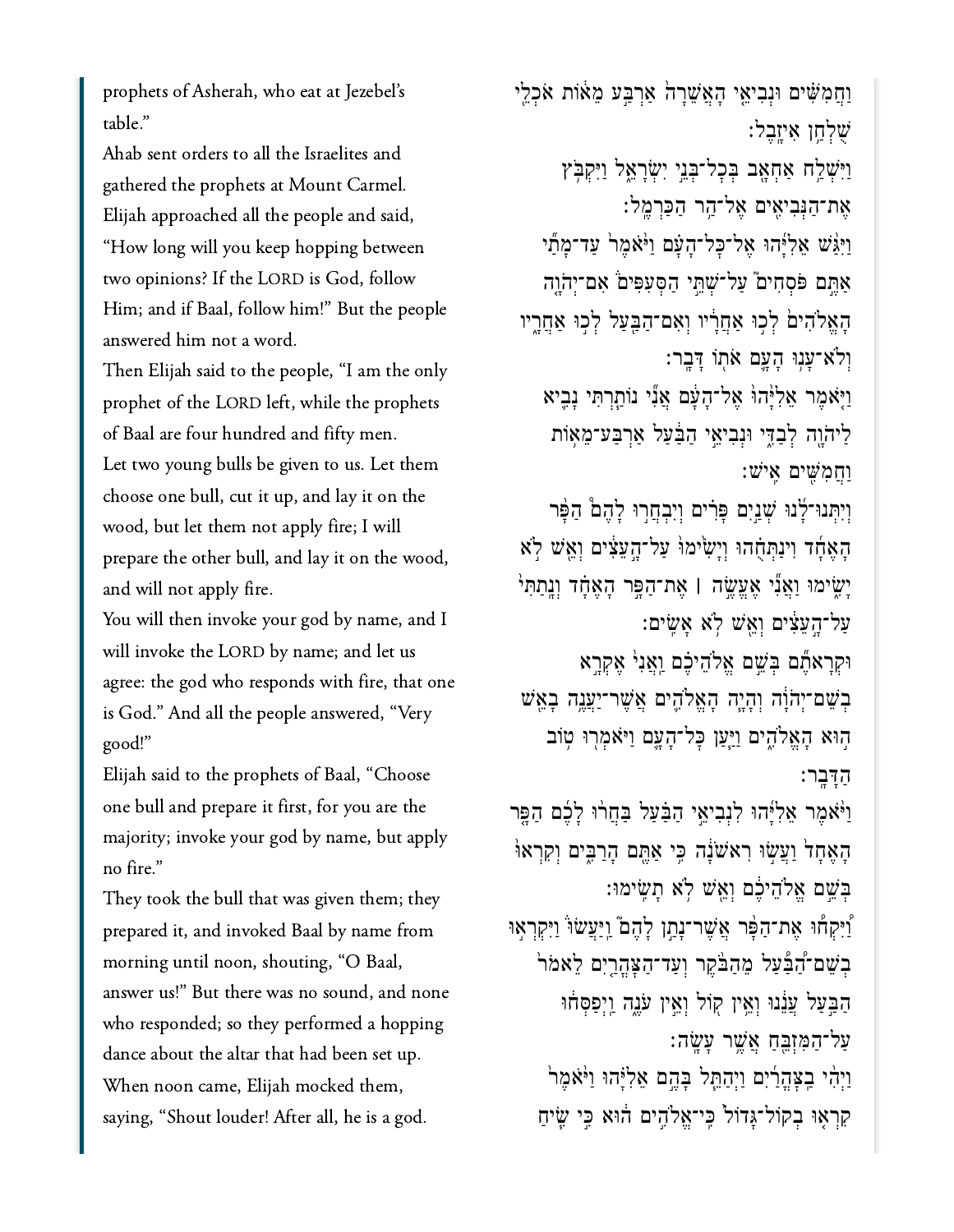he may be in conversation, he may be detained, or he may be on <sup>a</sup> journey, or detained, or he may be on a journey, or<br>perhaps he is asleep and will wake up." perhaps he is asleep and will wake up." perhaps he is asleep and will wake up."<br>So they shouted louder, and gashed themselves<br>with knives and spears, according to their with knives and spears, according to their with knives and spears, according to their<br>practice, until the blood streamed over them. practice, until the blood streamed over them.<br>When noon passed, they kept raving until the<br>hour of presenting the meal offering. Still there hour of presenting the meal offering. Still th<br>was no sound, and none who responded or was no sound, and none who responded or heeded. heeded.<br>Then Elijah said to all the people, "Come

Then Elijah said to all the people, "Come<br>closer to me"; and all the people came closer to<br>him. He repaired the damaged altar of the him. He repaired the damaged altar of the LORD.

LORD.<br>Then Elijah took twelve stones, corresponding<br>to the number of the tribes of the sons of to the number of the tribes of the sons of to the number of the tribes of the sons of<br>Jacob—to whom the word of the LORD had<br>come: "Israel shall be your name" come: "Israel shall be your name"-.<br>come: "Israel shall be your name"—<br>and with the stones he built an altar in the and with the stones he built an altar in the<br>name of the LORD. Around the altar he made<br>a trench large enough for two *seah*s of seed. a trench large enough for two *seah*s of seed.<br>He laid out the wood, and he cut up the bull  $\frac{a}{b}$  He laid out the wood, and laid it on the wood. and laid it on the wood.

and laid it on the wood.<br>And he said, "Fill four jars with water and<br>pour it over the burnt offering and the wood." pour it over the burnt offering and the wood."<br>Then he said, "Do it a second time"; and thev .<br>Then he said, "Do it a second time"; and the<br>did it a second time. "Do it a third time." he did it a second time. "Do it a thir<br>said: and thev did it a third time. said; and they did it a third time.

said; and they did it a third time.<br>The water ran down around the altar, and even<br>the trench was filled with water. the trench was filled with water.

the trench was filled with water.<br>When it was time to present the meal offering,<br>the prophet Elijah came forward and said, "O the prophet Elijah came forward and said, "O<br>LORD, God of Abraham, Isaac, and Israel! Let IORD, God of Abraham, Isaac, and Israel! L<br>it be known todav that You are God in Israel

ְוִכי־ִׂ֛שיג ֖לֹו ְוִכי־ֶ֣דֶרְך ֑לֹו אּוַ֛לי ָיֵׁ֥שן ֖הּוא ְוִיָֽקץ׃ וַיִּקְרָא<sup>ַן</sup> בִּקְוֹל גַּדֹוֹל וַיִּתְגִּדְדוּ כָּמְשָׁפַּטַם ַּבֲחָר֖בֹות ּוָבְרָמִ֑חים ַעד־ְׁשׇפְך־ָּ֖דם ֲעֵליֶֽהם׃ ַוְיִהִי כַּעֲבִר הַצָּהֲרֵים וַיֵּתְנַבְּאֹוּ עֵד לַעֲלִוֹת ָהַמְּנְחֶה וְאֵין־קוֹל וְאֵין־עֹנֶה וְאֵין קַשֶּׁב וַיֹּאָמֶר אֶלִיּהוּ לְכַל־הַעַם גִּשׁוּ אֲלֹי וַיְּגִּשָׁוּ ַכְל־הַעֲם אֱלֵיו וַיְרַפֵּא אֶת־מְזָבֵּח יְהֹוֵה הֲהָרוּס: וַיִּקַח אֵלְיָּהוּ שָׁתֵּים עֲשָׂרֶה אֲבִנִּים כְּמִסְפֵּר ֹשְׁבְטֵי בְנֵי־יַעֲקָב אֲשֶׁר הָיָה דְבַר־יְהֹוֶה אֱלָיוֹ ֿלָאמֹר יִשְׂרָאֱל יֶהֶיֶה שָׁמֱךָ׃ ַוִּיְבֶ֧נה ֶאת־ָהֲאָבִ֛נים ִמְזֵּ֖בַח ְּבֵׁ֣שם ְי ֹה ָ֑וֹהָ֑וה ַוַּ֣יַעׂש הַעֲלָה כְּבֵית סַאַתֵּיִם זֵרַע סָבֶיב לַמְזָבֵּחַ: ויִעֲרֹךְ אַת־הַעַצים וִינַתְּח אַת־הַפּֿר ויִשׂם ַעל־ָהֵעִֽצים׃ ַוְיֹּאמֶר מִלְאׁוּ אַרְבָּעֶה כַדִּים מַּ֫יִם וְיֵצְקִוּ ֿעל־הָעלה וַעל־הַעַצים ויּאָמר שׁנוּ ויּשׁנּו ַוֹּ֥יאֶמר ַׁשֵּ֖לׁשּו ַוְיַׁשֵּֽלׁשּו׃ ַוְיֵּלְכִוּ הַמֵּ֫יִם סָבִיב לַמְזִבֵּחָ וְגֵם אֱת־הַתְּעָלֶה ִמֵּלא־ָֽמִים׃ ַוְיִ֣הי **׀** ַּבֲע֣לֹות ַהִּמְנָ֗חה ַוִּיַּ֞גׁש ֵאִלָּ֣יהּו ַהָּנִבי֮א וִיּאַמַר יְהֹוָה אֱלֹהֵי אַבְרְהָם יְצָחֲק וְיִשְרַאֵּל ַהַיִּּוֹם יִיְּדַע כִּי־אַתֲה אֱלֹהֶים בְּיִשְׂרָאֵל וַאֲנִי ִי<br>הַיָּוֹם יִוְדַֹע כִּי־אַתֱה אֱלֹהֶים בְּיִשְׂרָאֱל וַאֲ<br>עַבְדֶֶךְ (ובדבריך) [וּבִדְבְרְךָּ] עָשִׂיתִי אֶת ׇּכל־ַהְּדָבִ֖רים ָהֵֽאֶּלה׃ ַעֲנֵנִי יְהֹוַהֹ עֲנֵ֫נִי וְוֵיִדְעוּ הָעֲם הַזֶּּה כִּי־אָתֵּה יָהֹוֶה הָאֱלֹהֶים וְאַתֵּה הֲסִבְּת ְאֶת־לְבֵּם ֲאֹחַרִּֽנית׃